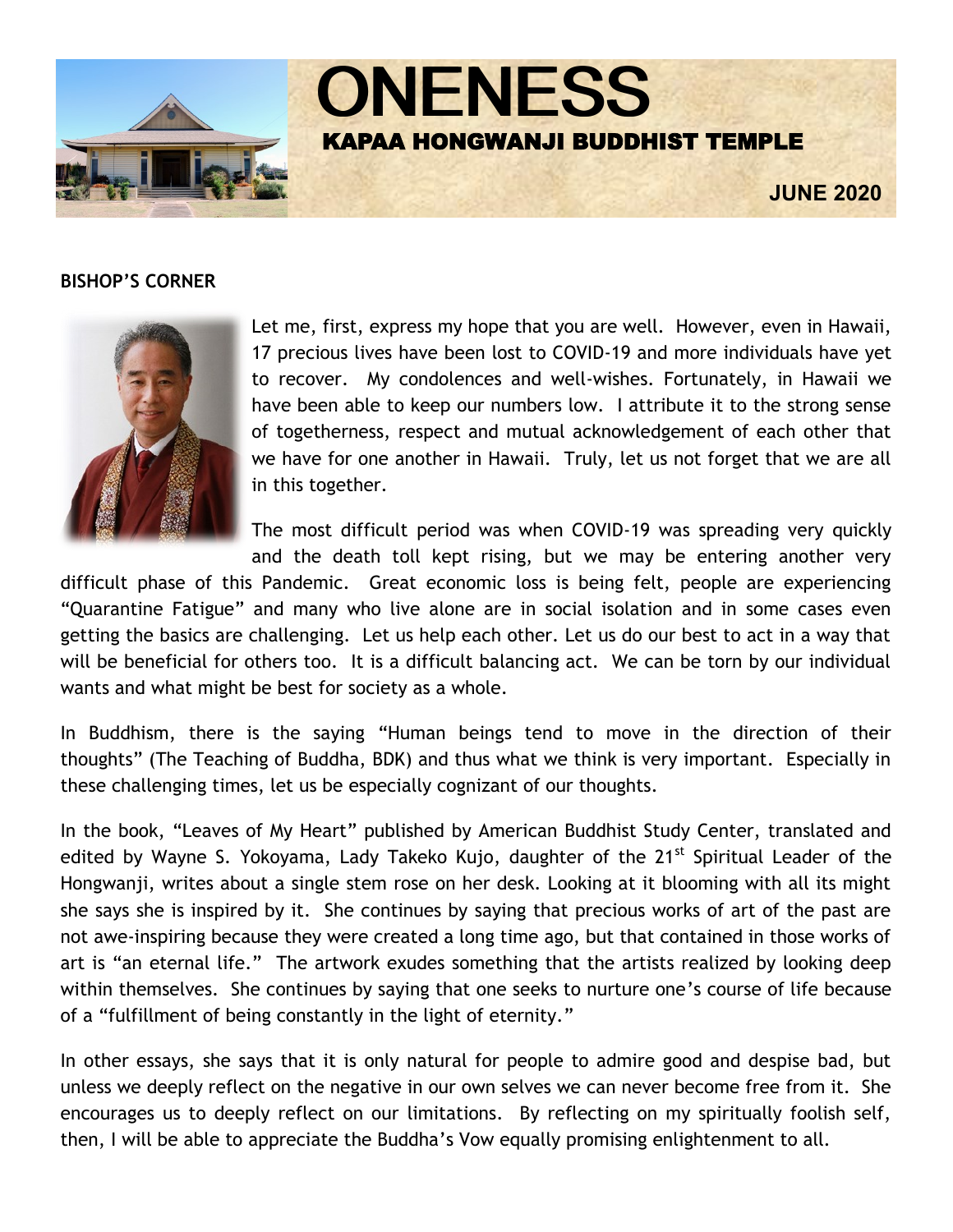As I was reflecting on her thoughts and words, I, then, recalled a statement by Monshu Emeritus, His Eminence Koshin Ohtani, the 24<sup>th</sup> Spiritual Leader of Hongwanji, from his book "The Buddha's Wish for the World." He said, "When this vast and great vow of Amida Tathagata touches our hearts, one does not think, "Well, as long as I am happy, that's all that matters…""

Putting their thoughts together, "Our Pledge" composed by the His Eminence Monshu Kojun Ohtani, the  $25<sup>th</sup>$  Spiritual Leader of Hongwanji, immediately came to my mind.

Our Pledge

Reaching out to others, I will share a smile and gentle words. Just like the Buddha, who always calls out with Aloha.

Breaking away from my greed, anger and ignorance, I will try to live in peace and harmony. Just like the Buddha, who shares tranquility and kindness with all.

Moving forward from self-centeredness, I will share a life of joy and sorrow with others. Just like the Buddha, whose caring heart always embraces us.

Realizing that I live because of others, I will strive to live life to the fullest with an attitude of gratitude.

Just like the Buddha, who promises to embrace us all.

Illuminated, embraced and nurtured by the Light of Infinite Wisdom and Immeasurable Compassion (Amida Buddha), in grateful response to that Wisdom and Compassion which totally understands my plight and predicament, let us take Gomonshu's words to heart. May it guide us every day, but especially in today's difficult time as we continue to deal with the challenge of COVID-19. Again, we are all in this together. Let us humbly support others and be appreciative of the support we receive from others. Thank you. Namo Amida Butsu/Entrusting in All-Inclusive Wisdom & All-Embracing Compassion.

Namo Amida Butsu

In gassho, Eric Matsumoto, Bishop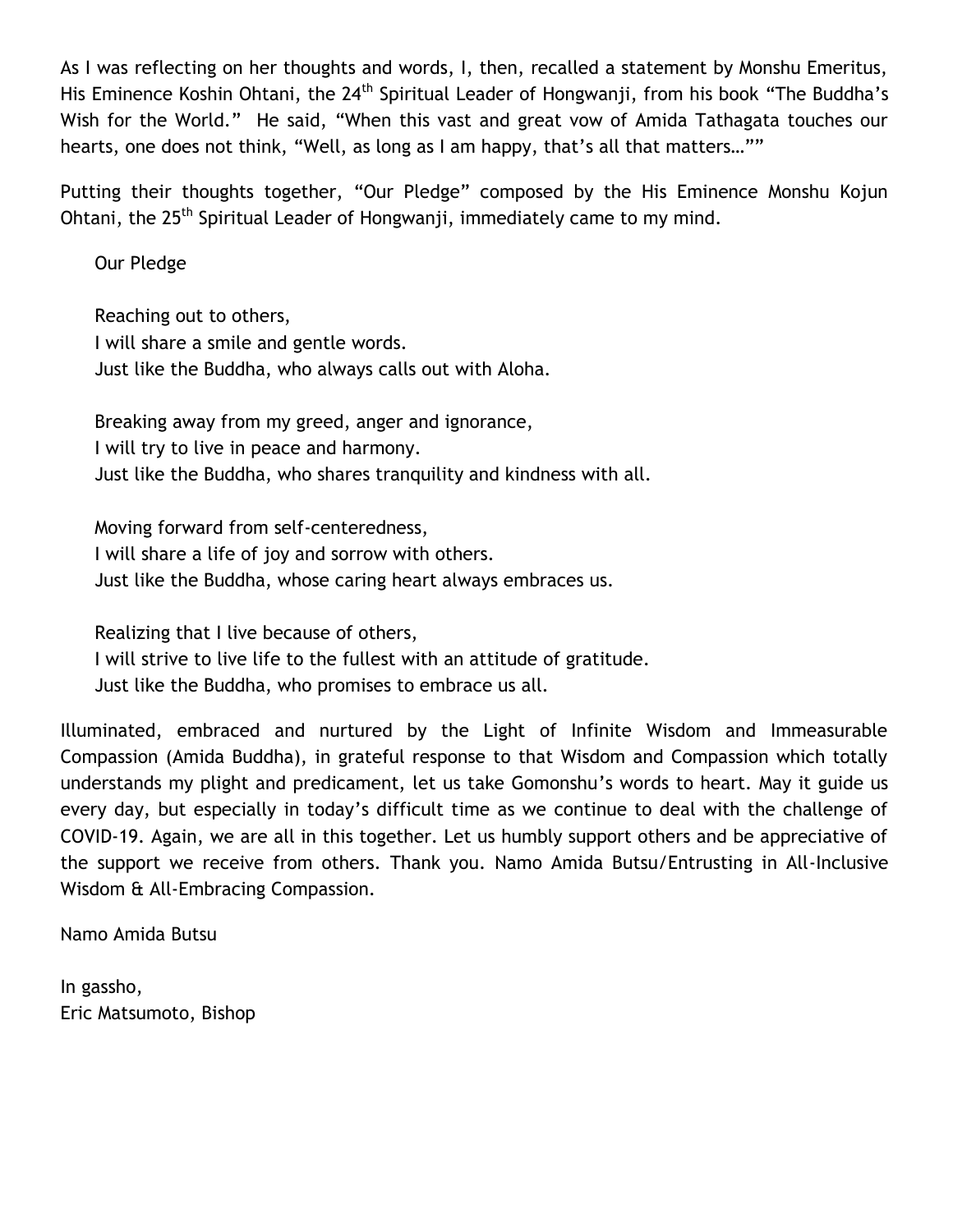#### **PRESIDENT'S MESSAGE**

Aloha! I hope that you are well, physically and spiritually in this "Act with Care" period of the COVID-19 pandemic. It appears that our islands have escaped the worst of the pandemic when compared to other areas of the country such as New York. However, the nightly news reminds us that the virus is still causing significant illness and death in our state. In addition, for many thousands of people there is an emotional toll as well because of employment and income insecurity.



The world changed drastically just as I was elected to be President of

the Honpa Hongwanji Mission of Hawaii on February 7, 2020 (unrelated). As we gathered for our Legislative Assembly in early February, we were just starting to have concern about the disease COVID-19 caused by the coronavirus that started in China in late 2019. Since that time about 3.5 months ago, the COVID-19 pandemic has dominated our thoughts and actions. Temples were closed in mid-March. Per directive by our State and County leaders, temples will remain closed until at least June 30<sup>th</sup>. It is still not clear when we will be able to fully open our temples and we may not be able to have large gatherings until 2021.

Challenges that we face because of the COVID-19 pandemic include financial strain because of loss of donations and inability to have fund-raisers. Ministers and temple members cannot connect in-person. Social and emotional isolation is a problem for some elderly members. Many (possibly all) Bon Dances in 2020 are cancelled or will be cancelled.

Fortunately, Hawaii Kyodan ministers, temple leaders and Sangha members have responded in a very positive way. For example, our HK ministers quickly adapted by holding live-streaming services on-line and the videos are available on the web such as via YouTube or Instagram. The Honpa Hongwanji Mission of Hawaii website was updated frequently in response to requests for guidance from HQ by temple leaders. If you have not done so recently, please go to our website where you can view past HHMH Sunday services, COVID-19 memos, messages from our ministers and links to useful community resources. The Buddhist Women's Association responded by sewing over two thousand masks and donating them to various groups. Temples and ministers have reached out to their Sanghas by telephone calls, letter writing, emails and in some cases, delivering food and supplies.

As we gradually re-open our temples, we (HHMH) face a difficult road. First, we need to adapt to a new way of interacting with each other and sharing the Dharma. It appears that we will not be able to have large gatherings for many months. We tried to encourage openness and warmth among our Sangha and sometimes that included handshakes and hugging. Now we are instructed not to touch people. However, we can still connect with our smiles, our kind words and our thoughts through letters, phone calls and the internet. Second, we need to improve the way we share the Dharma in this era of social media. Webinars, virtual meetings, Facebook and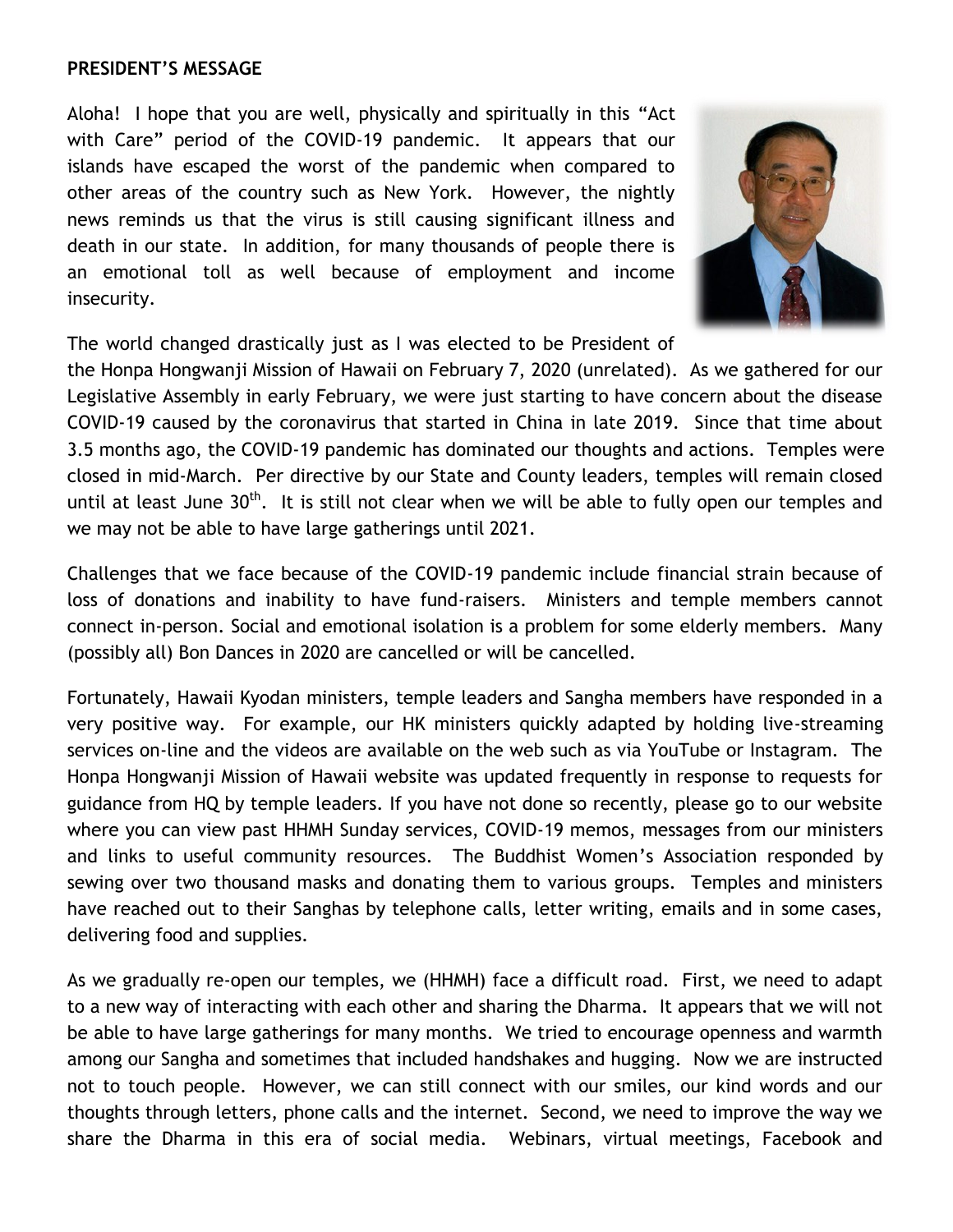Instagram are just some of the ways that we can connect with people while being physically separated. These new-fangled modes of communication won't replace the old ways, but they are here to stay.

Third, Hawaii Kyodan and individual temples are facing severe financial difficulty because of loss of income. As we try to reduce our expenses, we will have to find ways to increase income for individual temples and for Hawaii Kyodan in general. We do not have all of the answers, but we, the leadership of the Hawaii Kyodan will do our best as we navigate our way through this pandemic. We will be a stronger organization because we will adapt. In turn, we ask for your patience and your support.

In Gassho, Warren I. Tamamoto MD, President Honpa Hongwanji Mission of Hawaii

p.s. Please join me in thanking Past President Pieper Toyama for 6 years of outstanding service to the Hawaii Kyodan and for sharing his knowledge and experiences with me during the transition.

*Dr. Warren Tamamoto was newly installed as the President of Honpa Hongwanji Mission on Hawaii on February 8, 2020. He succeeded Mr. Pieper Toyama who served as the President for the past six years from February 2014 to February 2020.*

*Dr. Tamamoto and his wife Mrs. Claire Tamamoto are members of Aiea Hongwanji Mission on Oahu and have been actively involved in numerous Hongwanji Organizations and Committees for many years. Dr. Tamamoto currently serves as the President of Aiea Hongwanji Mission too.*

# **COVID-19 COMMUNICATIONS & RESOURCES ON HHMH WEBSITE**

The Office of the Bishop has issued a series of memos (1-6) to provide directives and recommendations regarding temple activities and procedures during the COVID-19 outbreak. The latest memo was issued on May 21, 2020 as the State of Hawaii entered the "Act with Care" phase. These memos are also available in the following page of our Hawaii Kyodan Website:

https://hongwanjihawaii.com/blog/2020/03/13/covid19/

This page includes additional important resources which would be helpful to temples, affiliates, and individual members. You can check it periodically to see if there are resources that can help you.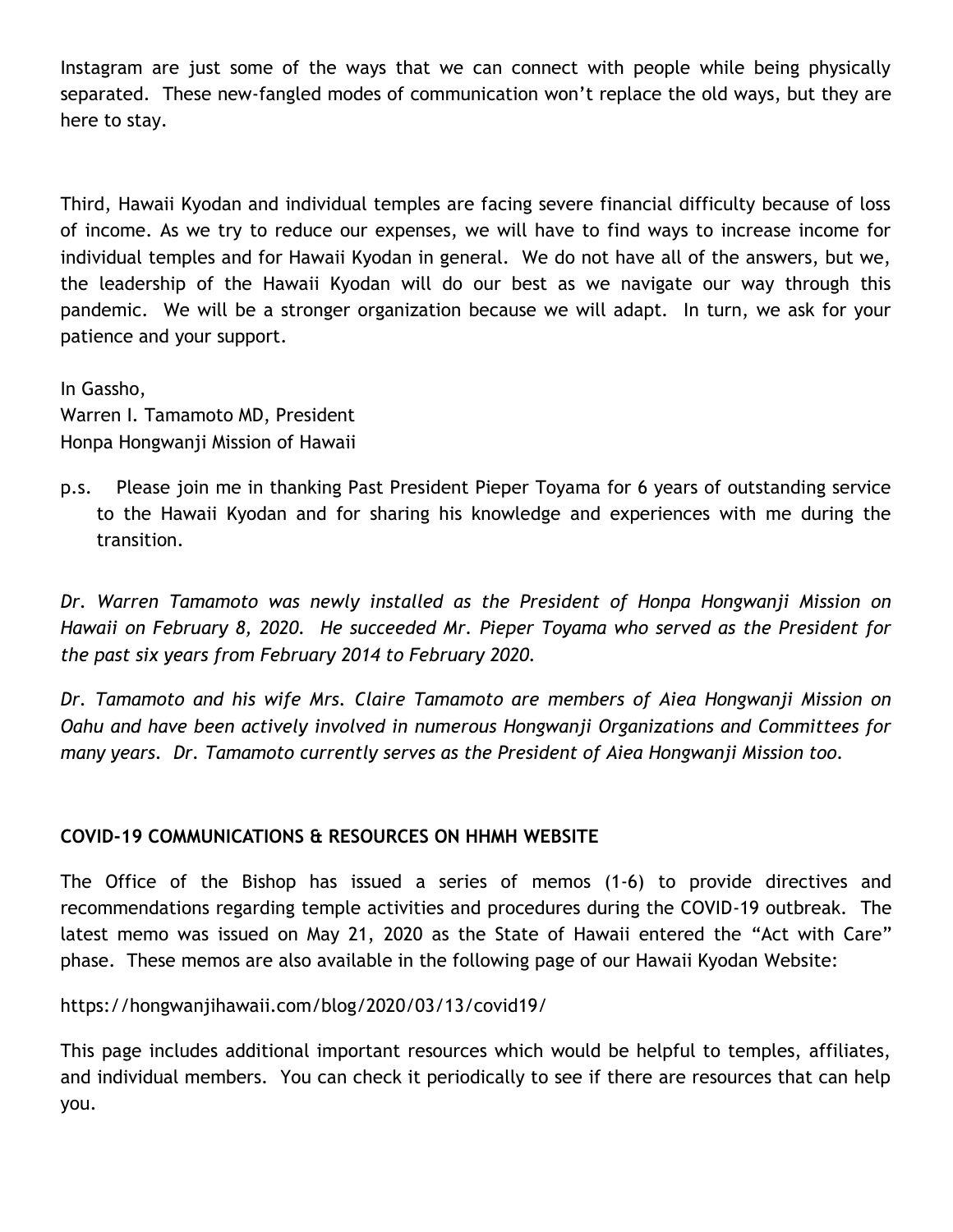# **HONOLULU MAGAZINE: NISEI STORY NATIONAL AWARD**

The entire nisei veterans' feature compiled by HONOLULU Magazine won this year's national City and Regional Magazine Association's Award for Multiplatform Storytelling.

This feature includes the articles about Reverend Yoshiaki Fujitani, the 11th Bishop of Honpa Hongwanji Mission of Hawaii, Dr. Fujio Matsuda, a member of Moiliili Hongwanji Mission, and Mr. Ben Kaito, a member of Aiea Hongwanji Mission.

It is available online:

http://www.honolulumagazine.com/Honolulu-Magazine/December-2019/17-Nisei-Veterans-Share-Stories-of-the-Lives-They-Built-in-Hawaii-After-World-War-II/

Editors of HONOLULU Magazine hope that "this award will bring more attention to the issue as more people learn and read about the nisei and their countless contributions during and after World War II."

# **SAVE THE DATES: SUMMER SESSION, JUNE 22-26, 2020**

"Interlinked: Understanding the Origins and Evolution of American Buddhism"

The Buddhist Study Center will offer its 46th Annual Summer Study Session as a free online class series on June 22-26, 2020 from 5:00 p.m. to 7:00 p.m. (HST) featuring the noted scholar, Rev. Dr. Duncan Ryuken Williams, author of American Sutra, a ground-breaking book published in 2019.

The study class series will cover the Foundations of American Buddhism, Buddhism in Hawaii during World War II, Religious Freedom and Buddhism during World War II, American Buddhism and Ecology, and Buddhist Social Engagement in a series of five two-hour lecture over five nights.

The study class series will be available online through a link available at the Buddhist Study Center website, http://bschawaii.org. Pre-registration is not required and the lectures are free and open to the public. Donations to the Buddhist Study Center are gratefully accepted in the spirit in which they are given. Detailed information and the full syllabus are available at http:// bschawaii.org. For more information, please call the Buddhist Study Center at (808) 973-6555.

# **REFLECTION BY RÜDIGER RÜCKMANN**

Have you had a meaningful experience despite the order to remain home? Temple member and PBA Director of Advancement, Rudiger Ruckmann, reflects about his personal experience in the [Midweek Chasing the Light section.](https://hawaiibetsuin.us3.list-manage.com/track/click?u=8c951d89093120add002f87c2&id=8b911a1a08&e=68b09c8c32)

```
http://midweek.com/pdf/MidWeek/2020/0513/index-h5.html?page=1#page=2
(Rüdiger Rückmann)
```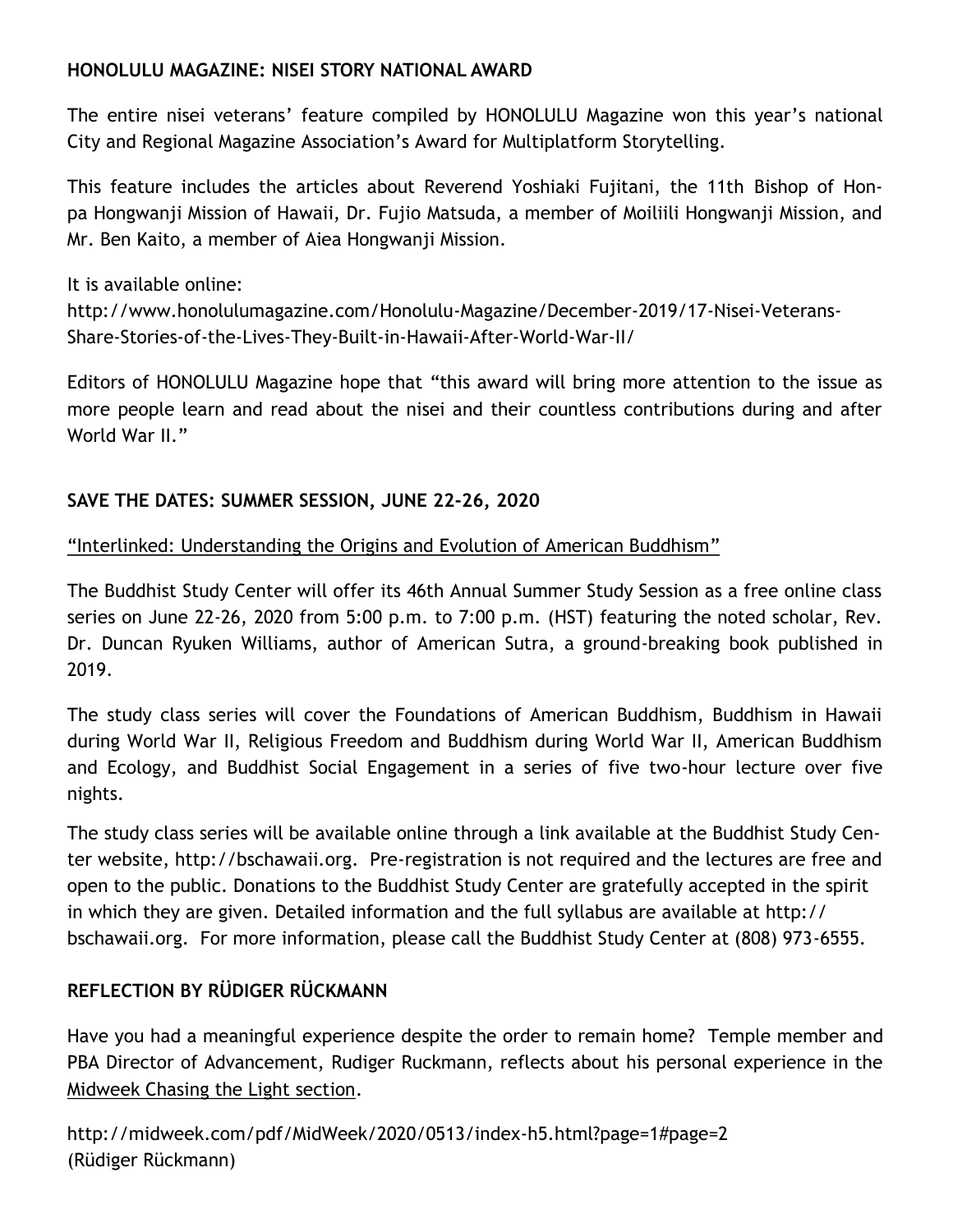# **TRIBUTE TO "HEALTH CARE TREASURES" AND ESSENTIAL WORKERS**

Honpa Hongwanji Mission of Hawaii has developed a program to express gratitude to all essential workers and especially the front-line medical professionals serving the public during the Covid-19 pandemic.

Each Wednesday at 12 noon, a "Mahalo" video will be premiered on the HHMH YouTube channel for viewing by our members, friends and community to remind us to stop for a moment and think of these self-less beings that courageously face higher risk of infection than those taking refuge at home. The temple bell will be symbolically rung (until the lockdown rules are relaxed to allow us to really ring the temple bells again).

Please visit HHMH's YouTube Channel to watch the videos: https://www.youtube.com/channel/UCDuOZdicW9mWq-DNlf19Pyg



# **FROM THE PRESIDENT'S CORNER...**

*Aloha Everyone!* We hope you are all in good health and doing well as we continue to work together to contain the effects of Covid 19. As things are slowly improving, it gives us a sense of returning to normalcy, however, we must be cautious and continue to cooperate by wearing a mask, 6 feet distancing and following sanitation practices.

Although the Mayor has approved the opening of religious entities, Kapaa Hongwanji will be closed until we can assure the safety and well being of everyone. Sanitization of the temple after each service and other safety guidelines must be in place. The temple will be closed until further notice.

Unfortunately, the pandemic has compounded our financial situation with no fundraisers and zero income. Kapaa Hongwanji may or may not recover financially. It depends on all of us. We will need to resume fundraising on a smaller scale.

We humbly ask for your kokua to save the temple by making a COVID Donation. We have received some donations in support of the temple, and a few have donated their Stimulus checks which we greatly appreciate. Your kindness and generosity throughout the year is gratefully appreciated.

The Buddhist Council has cancelled the Bon Dance Season for this year. As a result, our Bon Dance which was scheduled for June 12-13 is also cancelled.

Some have asked about Obon and Hatsubon Services. We will inform you of these services when the planning is confirmed.

I express my heartfelt gratitude and appreciation for your continued participation and support of the temple. We can each make a difference to overcome the obstacles we face. Thank you for being a bright and strong link in Amida Buddha's Golden Chain of Love.

In gassho, Namo Amida Butsu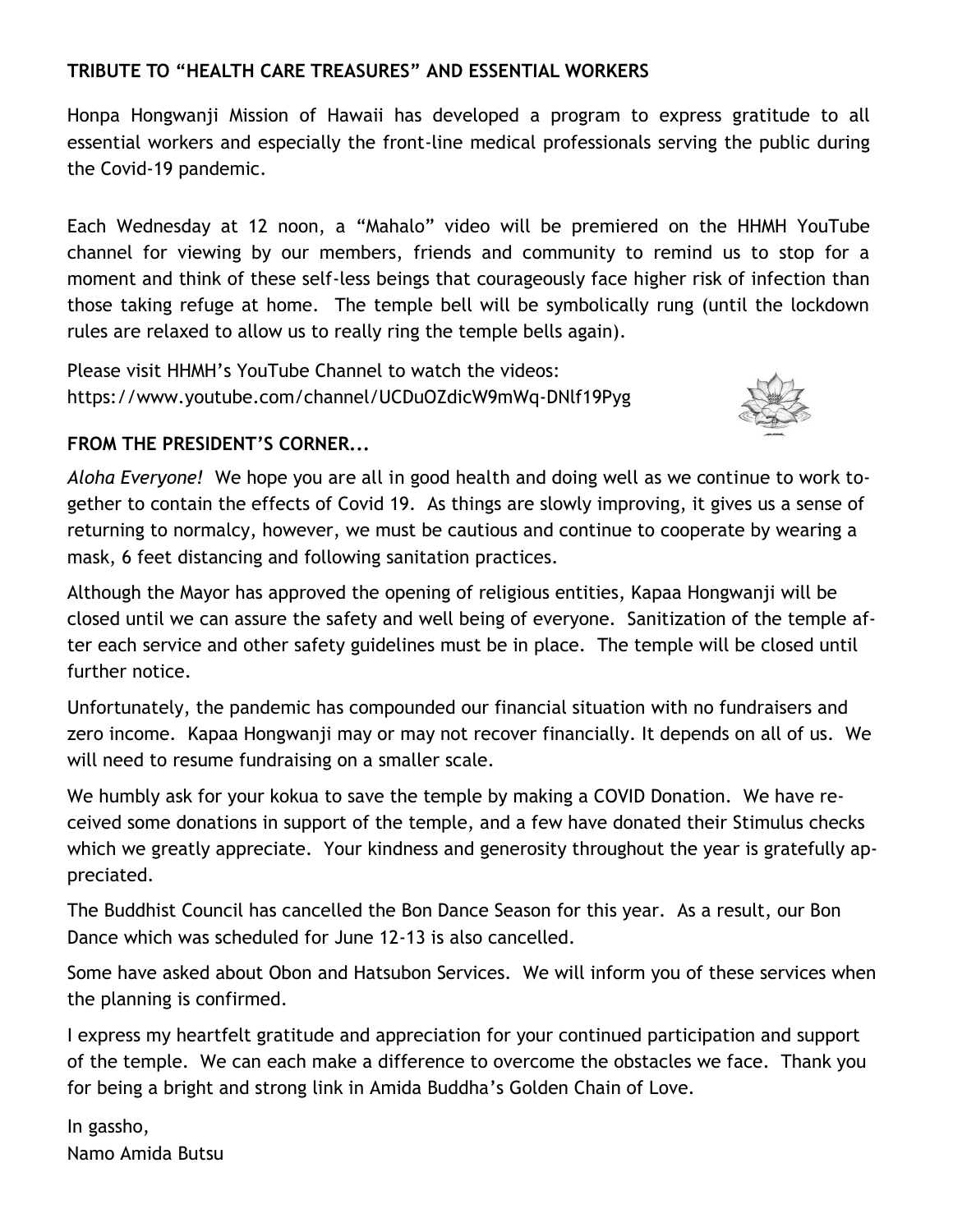#### **Mahalo for Your Contributions and Support** April 21-May20

#### **Bedside Service**

*In memory of …* Hanae Mitsuma – Kuni & Donald Quon

#### **Membership**

Dimples Kano Gloria Shimizu Mie Shiraki Roy Taogoshi Clyde & Kay Takekuma

#### **Donations**

Ethel Aiko Oda Dimples Kano Jim Jung Rev. Mieko Majima-printers Mie Shiraki Kathleen Yamamoto



# **Fundraising Donations**

Sidney Yanagawa

#### **Volunteer Support**

Stanford Iwamoto Rev. Mieko Majima Milton Nakamura Gloria Shimizu Calvin Sakai<br>Clyde Takekuma Sidney Yanagawa

### **Memorial Service**

**June**

| Victor                  | Holender   | 3rd  | 6/1/2018  |
|-------------------------|------------|------|-----------|
| Aki                     | Hishimitsu | 50th | 6/9/1971  |
| Alice Akiko             | Hatakeyama | 3rd  | 6/13/2018 |
| Michael Kazuo           | Hatakeyama | 3rd  | 6/25/2018 |
| Frank Sakuichi Sunada   |            | 27th | 6/26/1994 |
| Tadao                   | Sunada     | 13th | 6/28/2008 |
| Masami                  | Oda        | 1st  | 6/28/2019 |
| Matsuyo                 | Kano       | 23rd | 6/30/1998 |
| July                    |            |      |           |
| Misao                   | Nakamura   | 3rd  | 7/6/2018  |
| Sekiko Higashi          | Valpoon    | 7th  | 7/9/2014  |
| Taka                    | Nishida    | 50th | 7/17/1971 |
| Takashi                 | Hashimura  | 3rd  | 7/21/2018 |
| Thomas                  | Ishida     | 33rd | 7/25/1988 |
| Sakae                   | Hatakeyama | 23rd | 7/26/1998 |
| Milton Atsushi Hiranaka |            | 13th | 7/27/2008 |
| <b>Happy Sueno</b>      | Haraguchi  | 1st  | 7/27/2019 |
| Asayo                   | Wakumoto   | 50th | 7/30/1971 |
| Toshiko                 | lida       | 1st  | 7/30/2019 |

# **From Minister's Desk**

Gotane service and Eshinni-Kakushinni day service was observed in May. I am very sorry that I couldn't invite you this year.

The important part of Shinran Shonin's biography was based on his wife, Eshinni's letters. The exciting moment for Jodo Shinshu during the last century was the discovery of the "Letters of Eshinni." These are a collection of ten brief letters written in the 13th century by Eshinni, addressed to her daughter, Kakushinni. These letters revealed several key episodes in Shinran Shonin's life.

As the letters indicate, she was living apart from her husband in Echigo (current Niigata prefecture) since she inherited property and servants from her own family, and Kakushinni was living with her father, Shinran Shonin. You can see Eshinni was an independent woman. In four letters she touched briefly on hardships, especially famine, and epidemic, and she mentioned the name of the servants' children who died from the fever disease. These letters did not show any doctrines but present a graphic picture of life in the thirteenth century and images of Eshinni's hopes and disappointments, her religious aspiration and ordinary desires.

Eshinni wrote to her daughter: I, myself, will be going to the Pure Land soon. There, everything can be seen without any darkness, so be sure to say *nembutsu* and come to the Pure Land to be with me.

In many ways, Eshinni's views are unsophisticated but we can clearly see there are practiced religion, not idealized religion in her letters.

Namo Amida Butsu